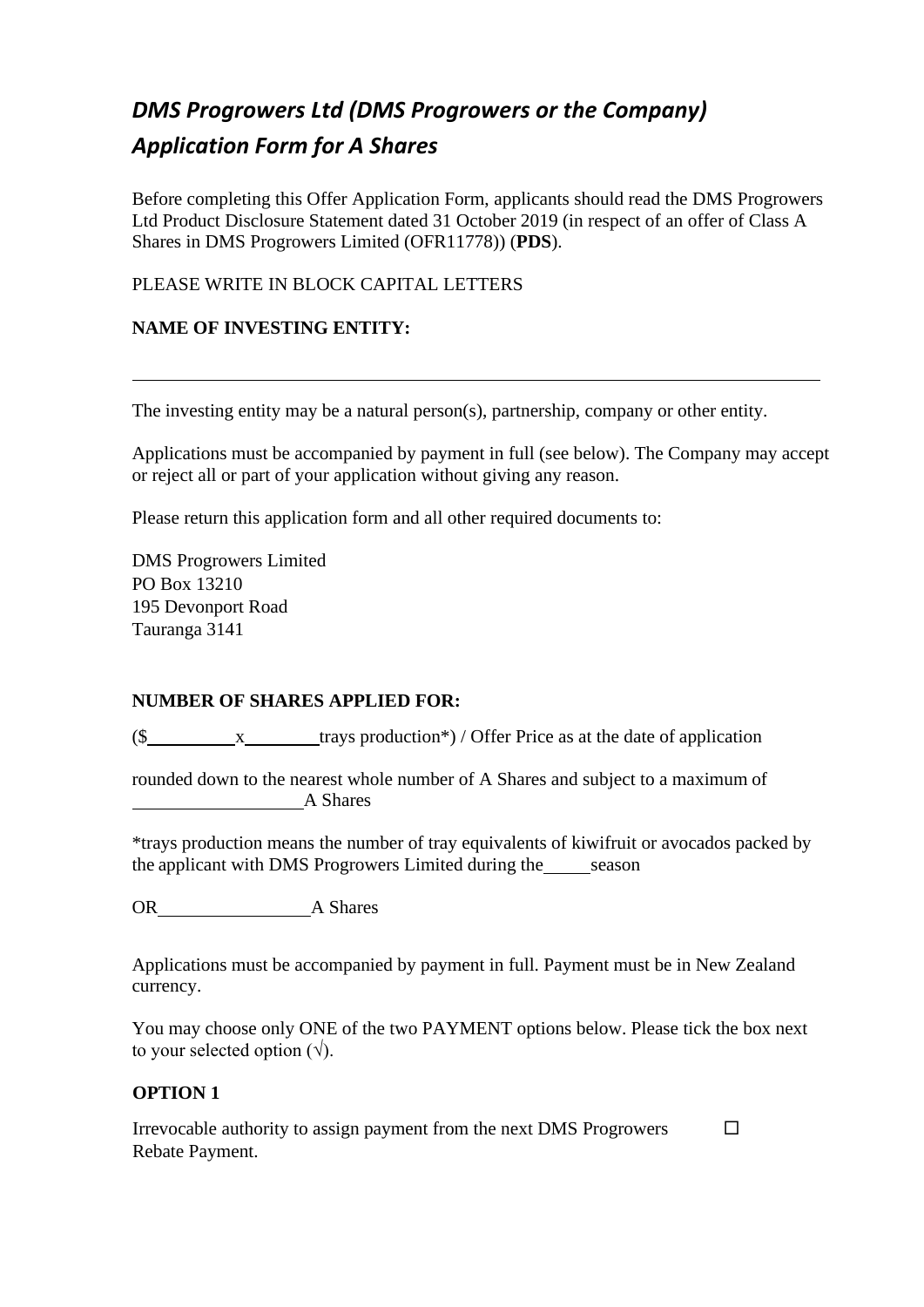## **OPTION 2**

Direct credit to: Cooney Lees Morgan Trust Account, Westpac, Tauranga branch, account no: 03-0435-0160337-002, using the following reference:  $\Box$ 

Reference: DMS Progrowers Share Offer

Code: Investing entity's IRD number

Particulars: Name of investing entity

## **PAYMENTS**

Please nominate a New Zealand bank account, to be used for all payments to you:

| <b>ACCOUNT NAME</b> |  |
|---------------------|--|
|---------------------|--|

BANK

BRANCH

ACCOUNT NUMBER





BANK BRANCH ACCOUNT NUMBER SUFFIX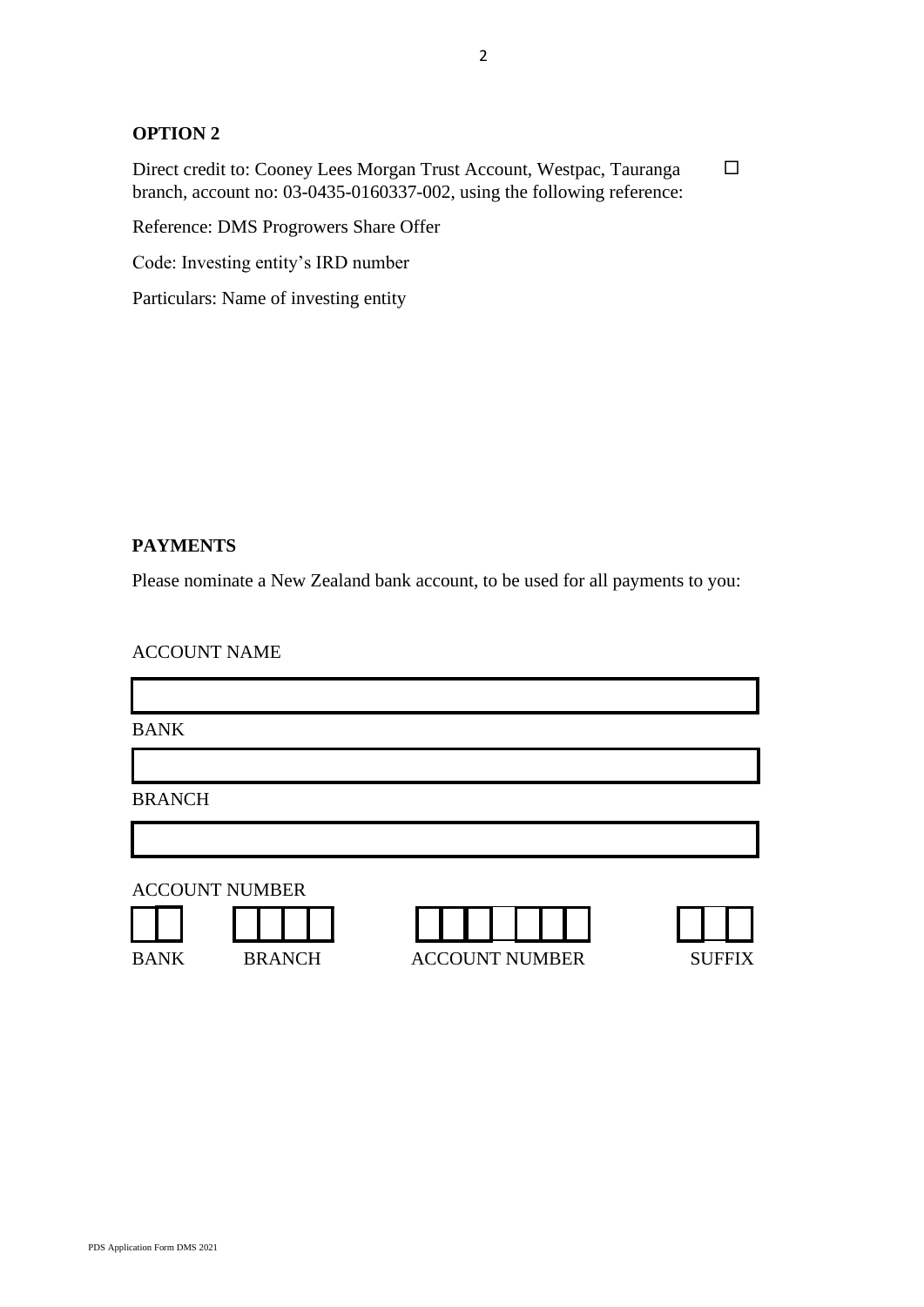#### **SIGNATURES OF APPLICANTS – PLEASE READ THIS BEFORE SIGNING**

I/We confirm that I/we have received, read and retained a copy of the PDS for the offer of A Shares in the Company to which this Application Form relates and agree to be bound by the terms and conditions of the Company's constitution.

I/We understand that investment in DMS Progrowers is subject to investment risk, including loss of sums invested. I/We understand that neither the Company nor any other person guarantees the performance of the Company, the repayment of capital or any particular rate of return.

I/We agree to the terms outlined below in relation to the Privacy Act, the supply of personal information and email use and confirm that all investor details provided are true and correct.

I/We:

- hereby apply for the amount of A Shares set out above and agree to accept such Shares (or such lesser number as may be allocated to me) on, and subject to, the terms and conditions set out in the PDS;
- acknowledge and agree that this application is irrevocable once received by DMS Progrowers provided that it remains subject to acceptance by DMS Progrowers; and
- acknowledge that DMS Progrowers may accept or decline the application in whole or in part at is sole discretion.

| (Date)                                                                                                                                                                                                                         |
|--------------------------------------------------------------------------------------------------------------------------------------------------------------------------------------------------------------------------------|
|                                                                                                                                                                                                                                |
| (Signature) Signature Contract Contract Contract Contract Contract Contract Contract Contract Contract Contract Contract Contract Contract Contract Contract Contract Contract Contract Contract Contract Contract Contract Co |
| (Date) experience and the contract of the contract of the contract of the contract of the contract of the contract of the contract of the contract of the contract of the contract of the contract of the contract of the cont |
|                                                                                                                                                                                                                                |
|                                                                                                                                                                                                                                |
|                                                                                                                                                                                                                                |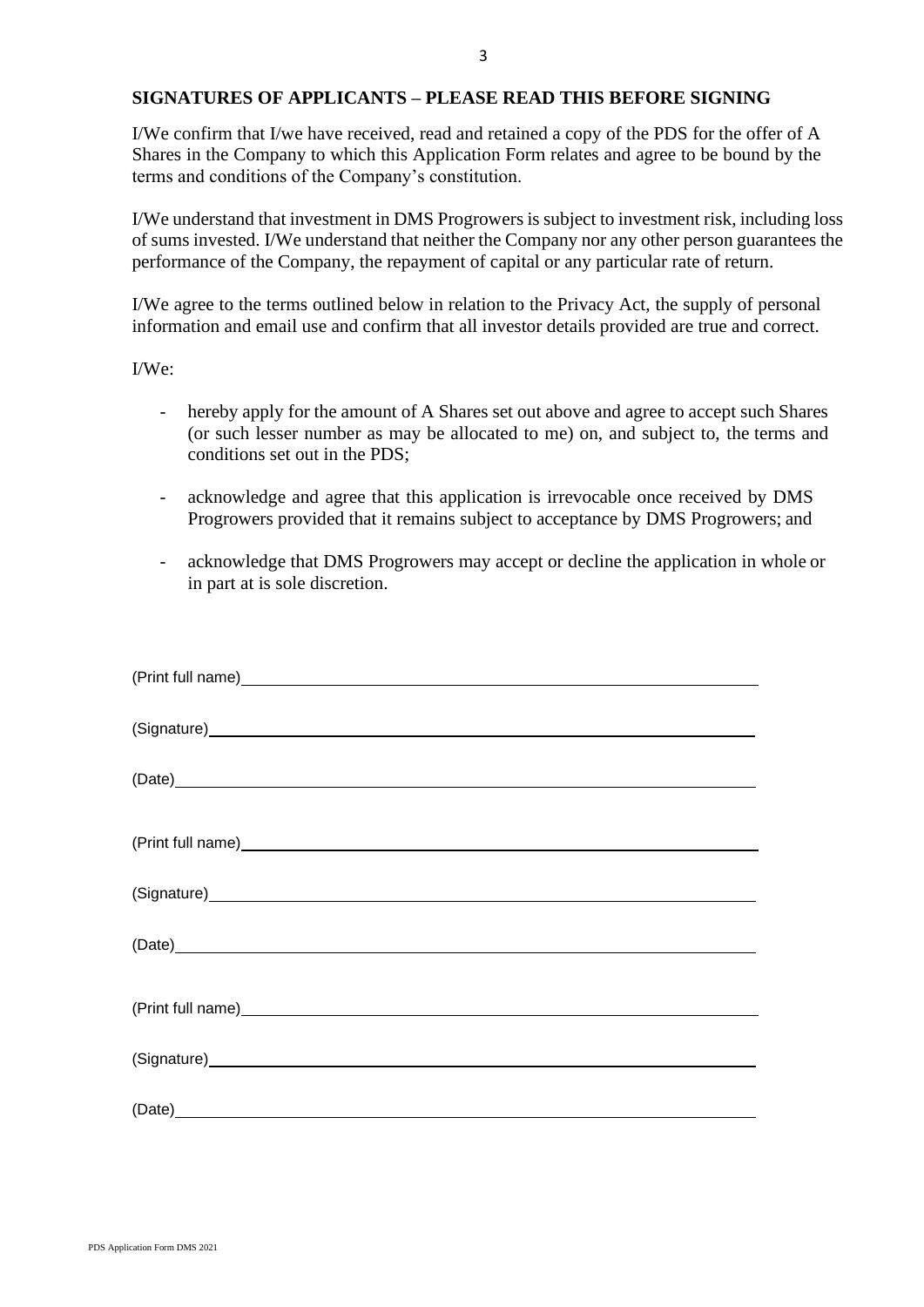| (Date)                                                                                                                                                                                                                         |
|--------------------------------------------------------------------------------------------------------------------------------------------------------------------------------------------------------------------------------|
|                                                                                                                                                                                                                                |
| (Signature) Samuel Contract Contract Contract Contract Contract Contract Contract Contract Contract Contract Contract Contract Contract Contract Contract Contract Contract Contract Contract Contract Contract Contract Contr |
|                                                                                                                                                                                                                                |
|                                                                                                                                                                                                                                |
| (Signature) Samuel Contract Contract Contract Contract Contract Contract Contract Contract Contract Contract Contract Contract Contract Contract Contract Contract Contract Contract Contract Contract Contract Contract Contr |
|                                                                                                                                                                                                                                |

### **NOTES:**

Where applying as a **general partnership** *all partners* must sign the application form.

Where applying as a **trust**, all trustee names are required (in addition to the name of the trust) and *all trustees* (including any independent/professional trustees) must sign the application form.

If the investing entity is a **company** *all directors* must sign this application form.

# **APPLICATION CHECKLIST**

| Has the Application Form been fully and correctly completed?       |  |
|--------------------------------------------------------------------|--|
| Have all applicants signed the Application Form (see notes above)? |  |
| Have all requested Investor Details been provided (see below)?     |  |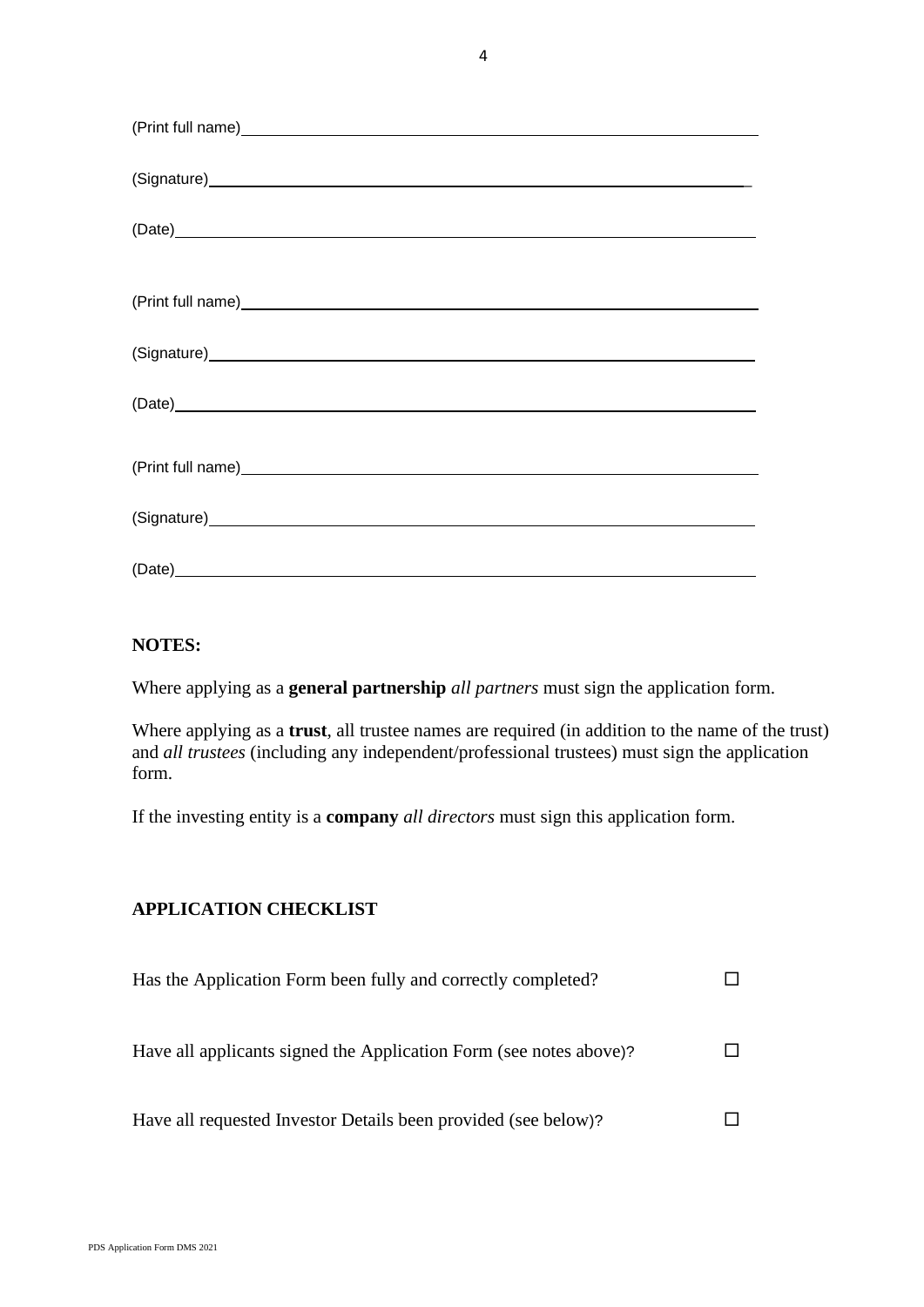## **PRIVACY AND ELECTRONIC MESSAGES**

## *Privacy Act 1993*

The personal information that you provide to us by way of this application and any subsequent personal information you may provide in the future may be used by DMS Progrowers (and its related entities) for the purposes of arranging and managing your investment and to contact you in relation to your investment.

You authorise DMS Progrowers to disclose your personal information to any third parties as required to perform services on your behalf; to regulatory bodies or law enforcement agencies as may be required by law; and otherwise to meet the Company's regulatory obligation.

You have the right to access all personal information that DMS Progrowers holds about you. If any of such information is incorrect you have the right to have it corrected.

## *Unsolicited Electronic Messages Act 2007*

You consent to the Company providing information and correspondence to you electronically.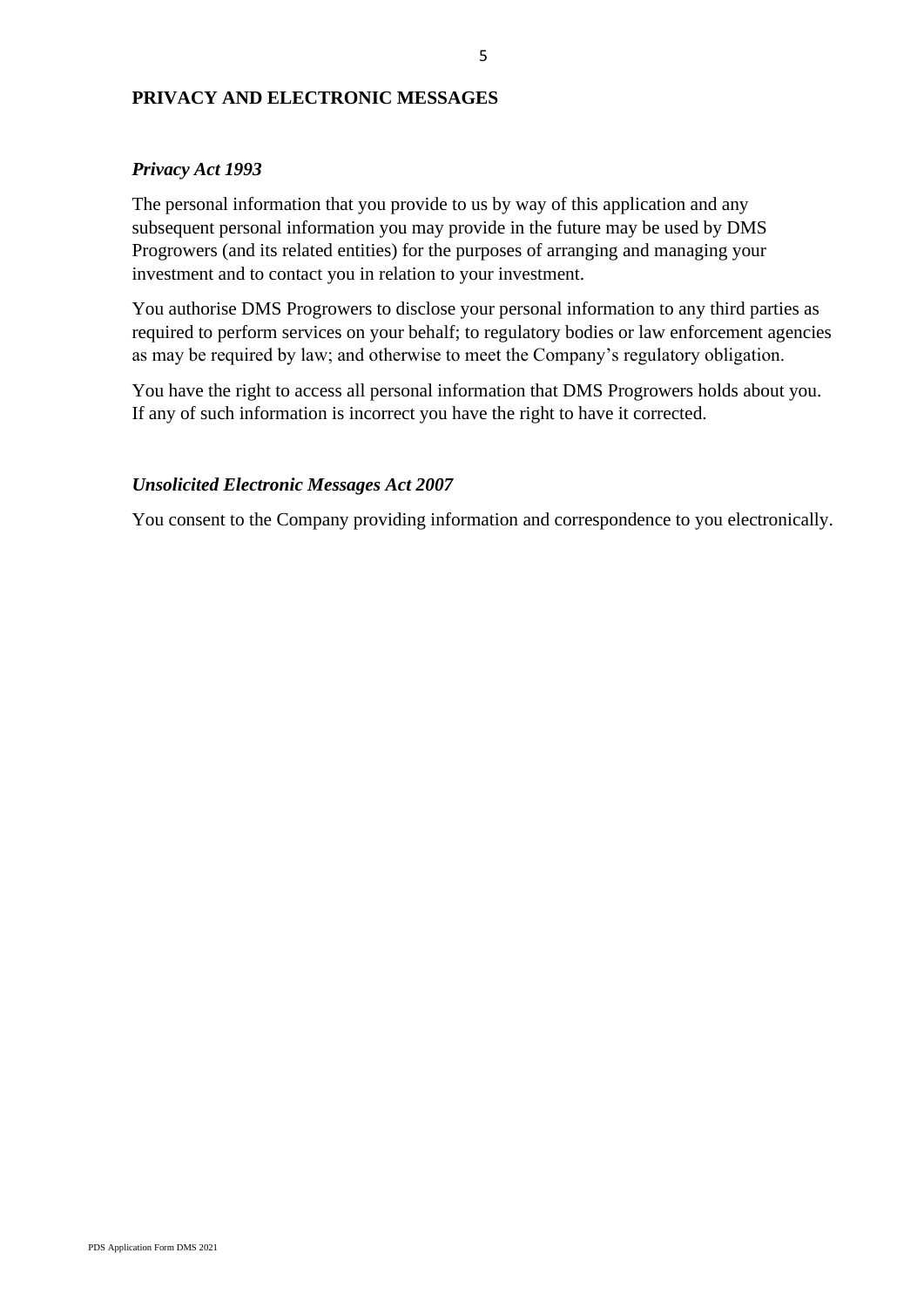# *Application Form – Investor Details*

Please provide all of the investor details requested:

*OPTION A: Individual / Partnership (NB: in the case of a partnership the names and details of all partners must be provided)*

**Investor Name/s:**

| Is the Investor a kiwifruit or<br>avocado grower? Please confirm<br>yes or no. If you respond yes<br>please provide appropriate<br>evidence (e.g. DMS Grower<br><b>Reference</b> ) | If you are not a kiwifruit or<br>avocado grower then you<br>will only be able to be<br>allocated previously issued<br>shares. |
|------------------------------------------------------------------------------------------------------------------------------------------------------------------------------------|-------------------------------------------------------------------------------------------------------------------------------|
| <b>IRD Number:</b>                                                                                                                                                                 |                                                                                                                               |
| Date of Birth:                                                                                                                                                                     |                                                                                                                               |
| <b>Physical Address:</b>                                                                                                                                                           |                                                                                                                               |
| <b>Email Address:</b>                                                                                                                                                              |                                                                                                                               |
| <b>Phone Number:</b>                                                                                                                                                               |                                                                                                                               |
| <b>Postal Address:</b>                                                                                                                                                             |                                                                                                                               |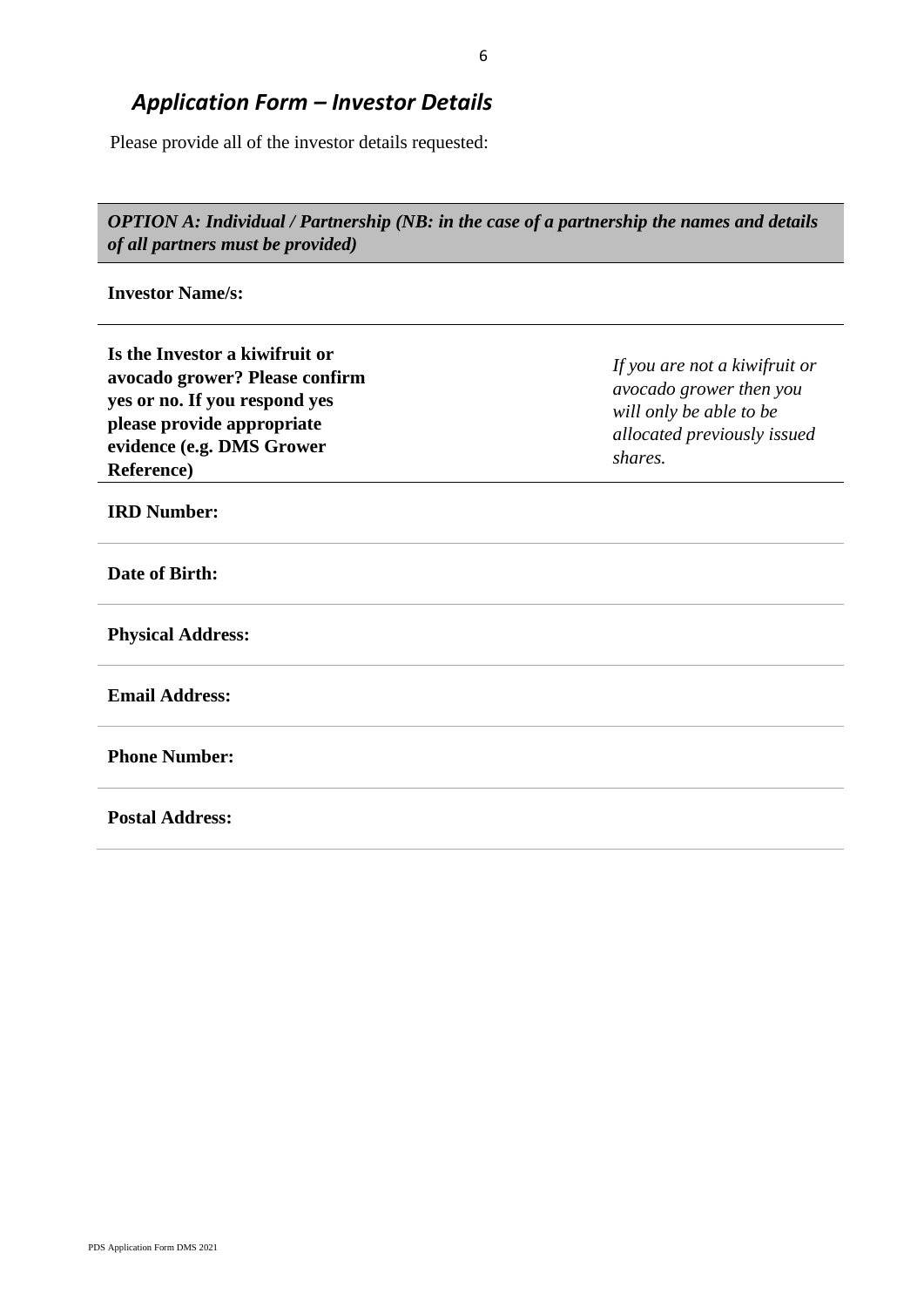**Investor (i.e. Company) Name:**

**Is the Investor a kiwifruit or avocado grower? Please confirm yes or no. If you respond yes please provide appropriate evidence (e.g. DMS Grower Reference)**

**IRD number of company:**

**Company Number:**

**Physical Address:**

**Contact Person:**

**Contact Person Email Address:**

**Contact Person Phone Number:**

**Postal Address:**

*If you are not a kiwifruit or avocado grower then you will only be able to be allocated previously issued shares.*